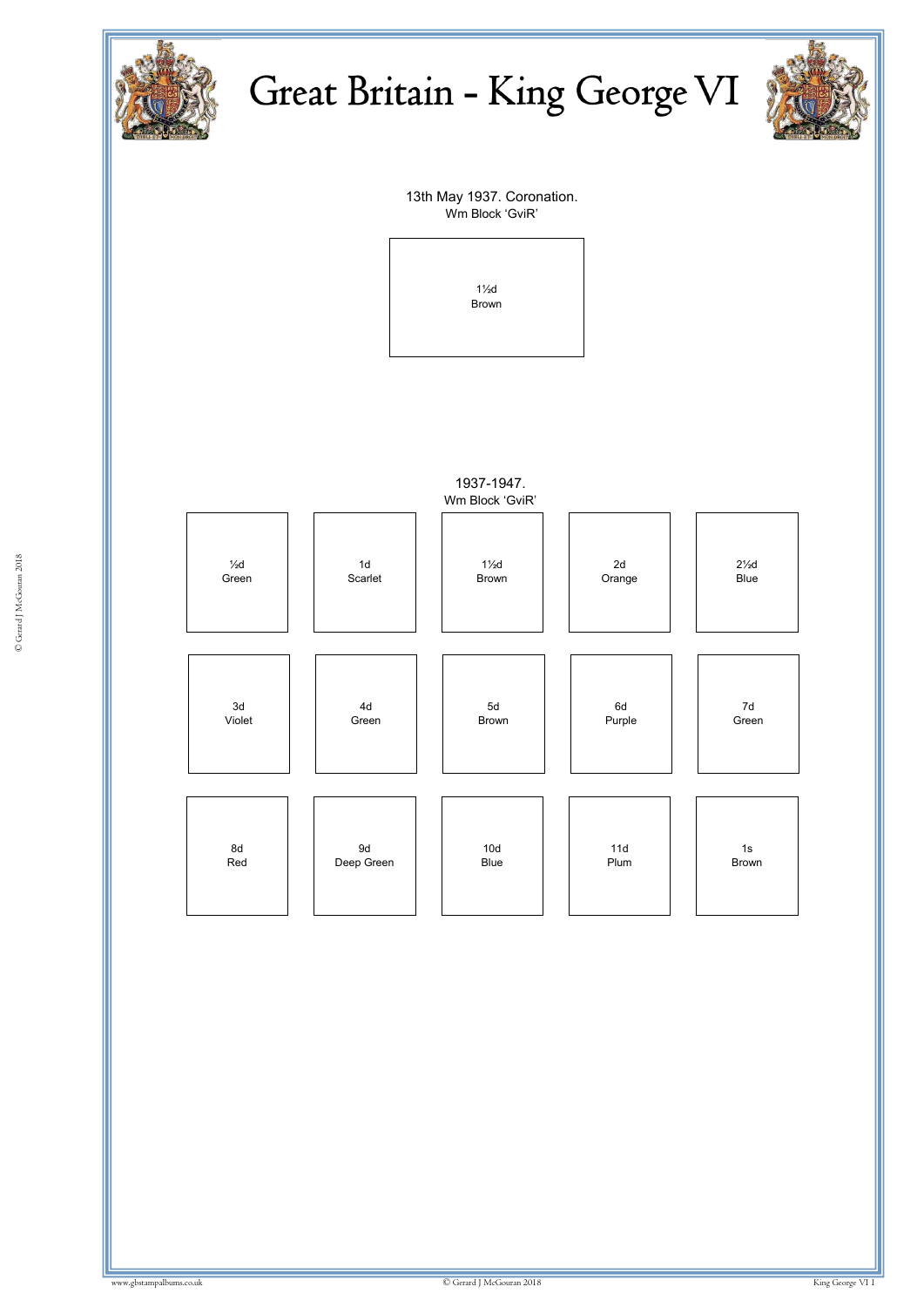

6th May 1940. Centenary of First Adhesive Postage Stamps. Wm Block 'GviR'. Perf 14½ x 14.

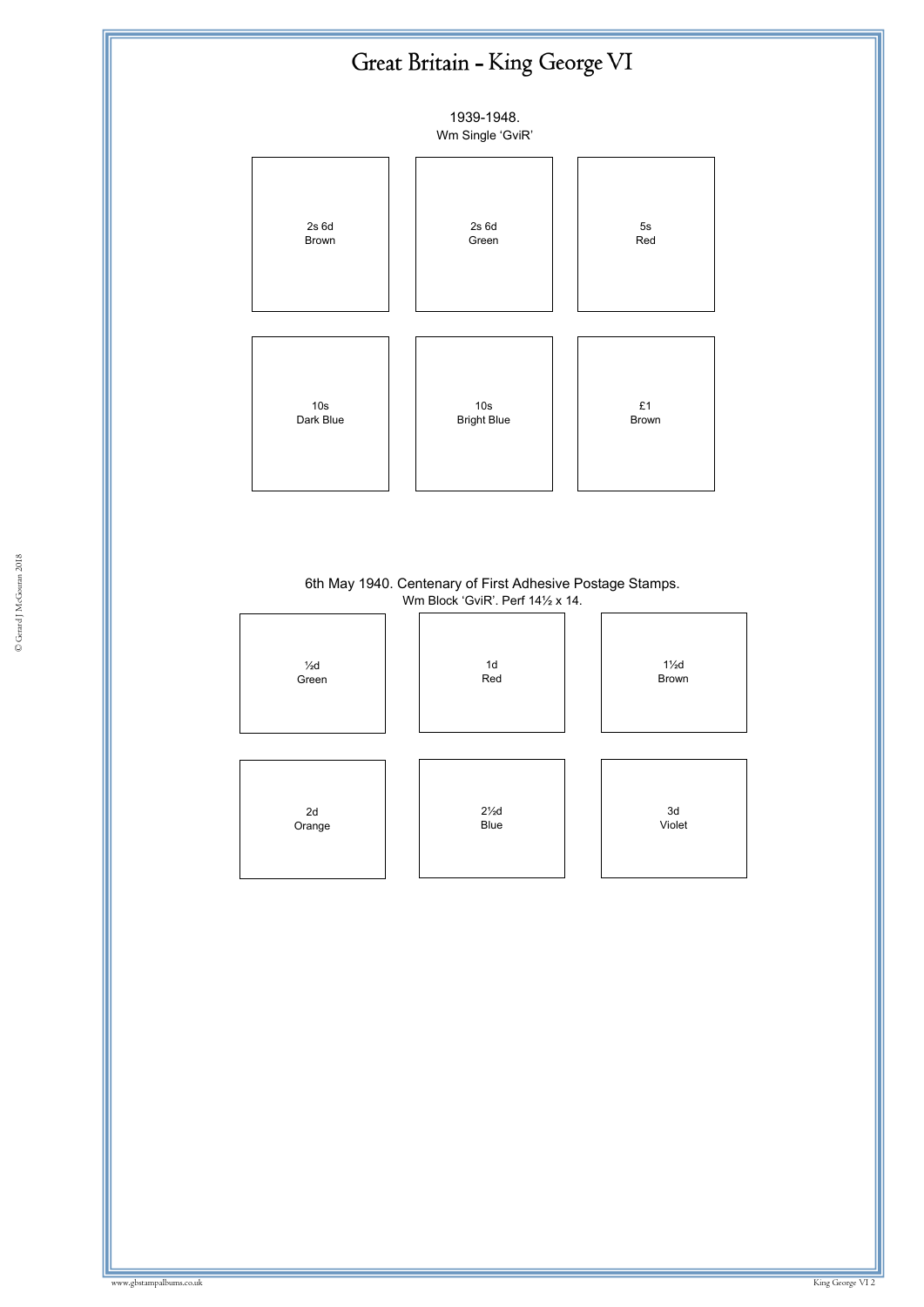

#### 11th June 1946. Victory. Wm Block 'GviR'.



#### 26th April 1948. Royal Silver Wedding. Wm Block 'GviR'.

| 2½d<br>Blue |  |
|-------------|--|
|             |  |

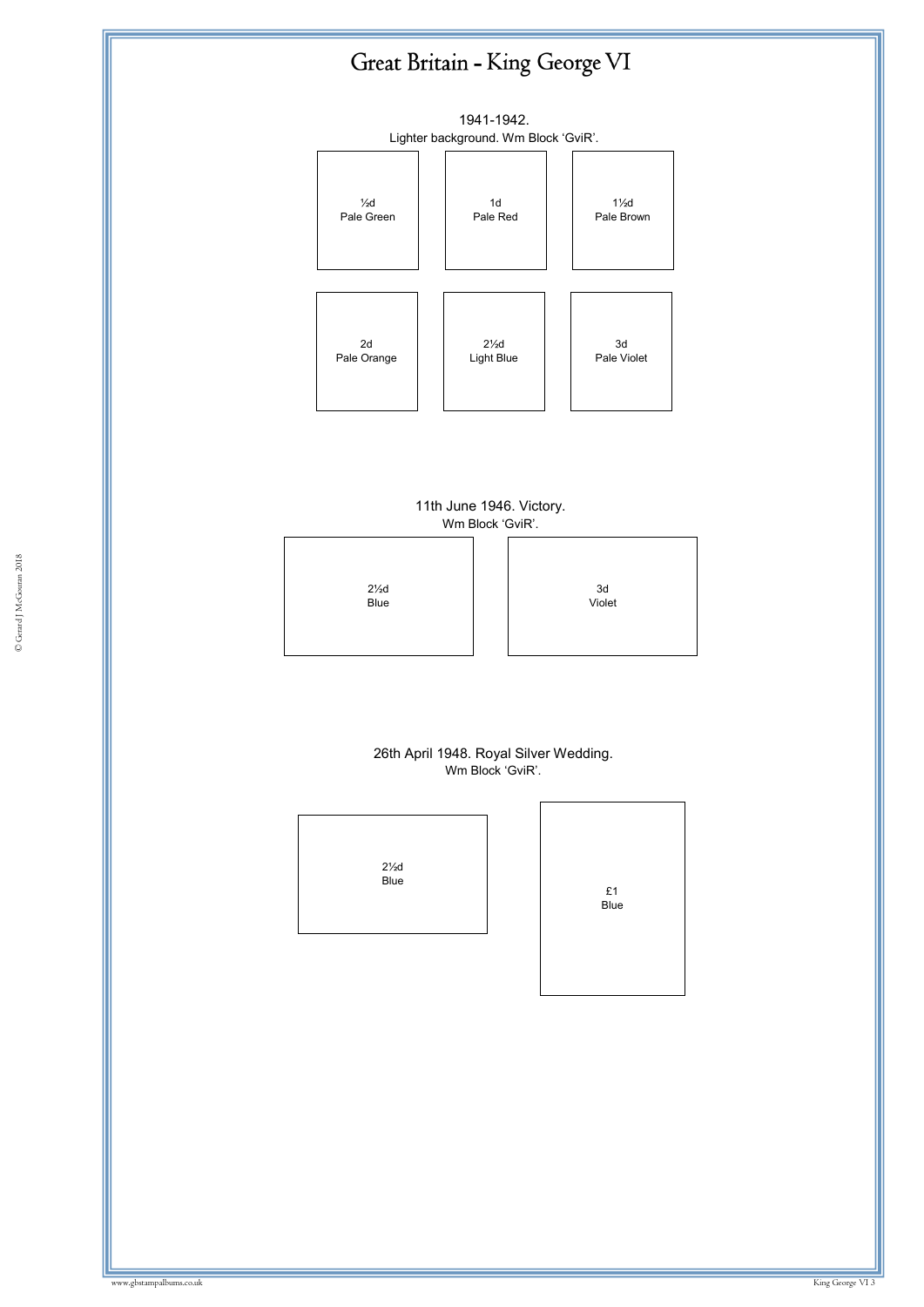

29th July 1948. Olympic Games.



#### 10th October 1949. 75th Anniversary of Universal Postal Union. Wm Block 'GviR'.